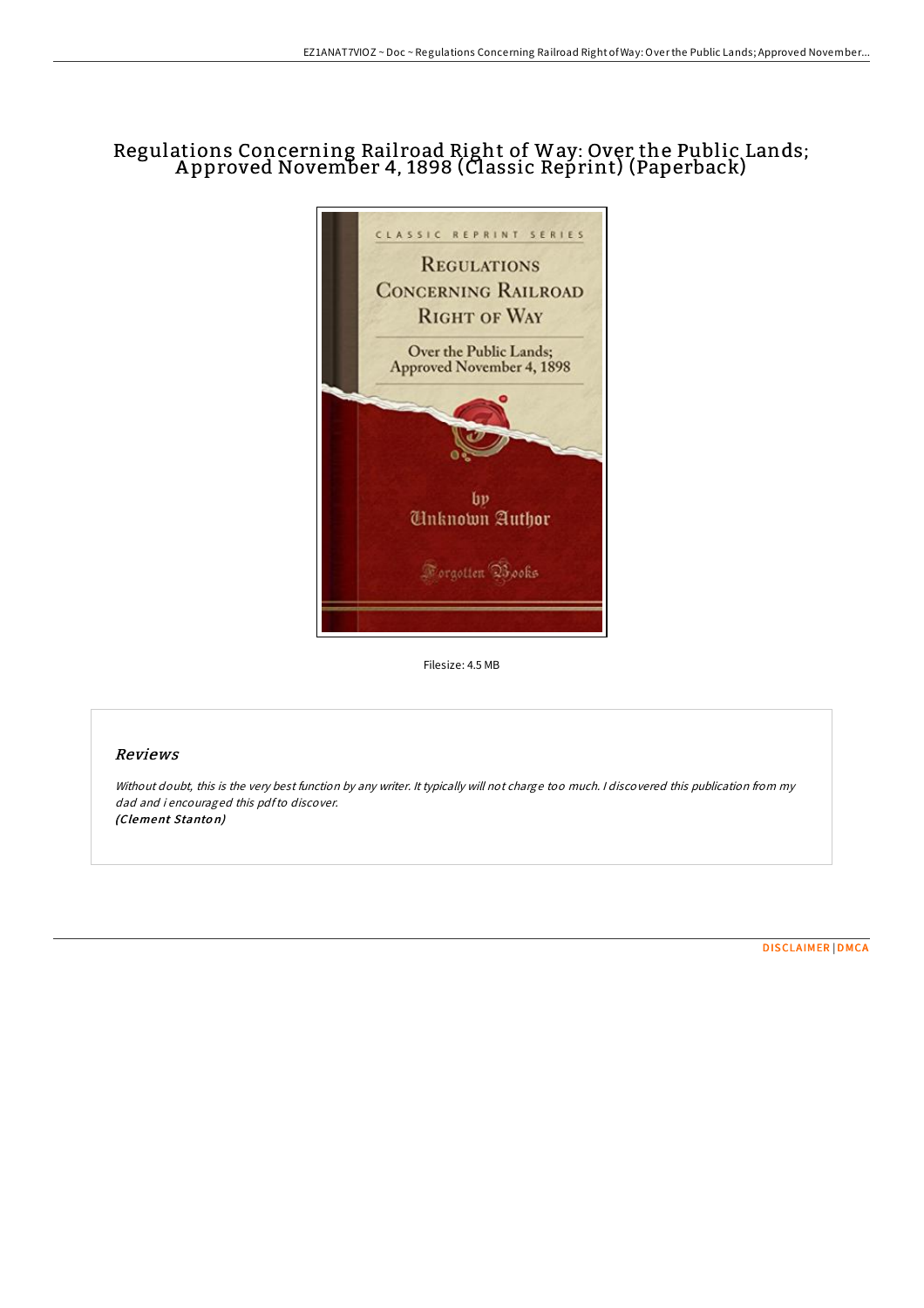## REGULATIONS CONCERNING RAILROAD RIGHT OF WAY: OVER THE PUBLIC LANDS; APPROVED NOVEMBER 4, 1898 (CLASSIC REPRINT) (PAPERBACK)



To download Regulations Concerning Railroad Right of Way: Over the Public Lands; Approved November 4, 1898 (Classic Reprint) (Paperback) PDF, make sure you click the link listed below and download the file or have access to additional information which are in conjuction with REGULATIONS CONCERNING RAILROAD RIGHT OF WAY: OVER THE PUBLIC LANDS; APPROVED NOVEMBER 4, 1898 (CLASSIC REPRINT) (PAPERBACK) book.

Forgotten Books, 2017. Paperback. Condition: New. Language: English . Brand New Book \*\*\*\*\* Print on Demand \*\*\*\*\*.Excerpt from Regulations Concerning Railroad Right of Way: Over the Public Lands; Approved November 4, 1898 The following is a copy of an act of Congress approved March granting to railroads the right of way through the public lands of the United States: Be it enacted by the Senate and House of Representatives of the United States of America in Congress assembled. That the right of way through the public lands of the United States is hereby granted to any railroad company duly organized under the laws of any State or Territory, except the District of Columbia, or by the Congress of the United States, which shall have filed with the Secretary of the Interior a copy of its articles of incorporation, and due proofs of its organization under the same, to the extent of one hundred feet on each side of the central line of said road; also the right to take, from the public lands adjacent to the line of said road, material, earth, stone, and timber necessary for the construction of said railroad; also, ground adjacent to such right of way for station buildings, depots, machine shops, side tracks, turn-outs, and water stations, not to exceed in amount twenty acres for each station, to the ex tent of one station for each ten miles of its road. Sec. 2. That any railroad company whose right of way, or whose track or roadbed upon such right of way, passes through any canyon, pass, or defile, shall not pre vent any other railroad company from the use and occupancy of said canyon, pass, or defile, for the purposes of its road, in common with the road first located, or the crossing of other...

 $_{\rm PDF}$ Read Regulations Concerning Railroad Right of Way: Over the Public Lands; Approved November 4, 1898 (Classic [Reprint\)](http://almighty24.tech/regulations-concerning-railroad-right-of-way-ove.html) (Paperback) Online  $\Box$  Download PDF Regulations Concerning Railroad Right of Way: Over the Public Lands; Approved November 4,

1898 (Classic [Reprint\)](http://almighty24.tech/regulations-concerning-railroad-right-of-way-ove.html) (Paperback)